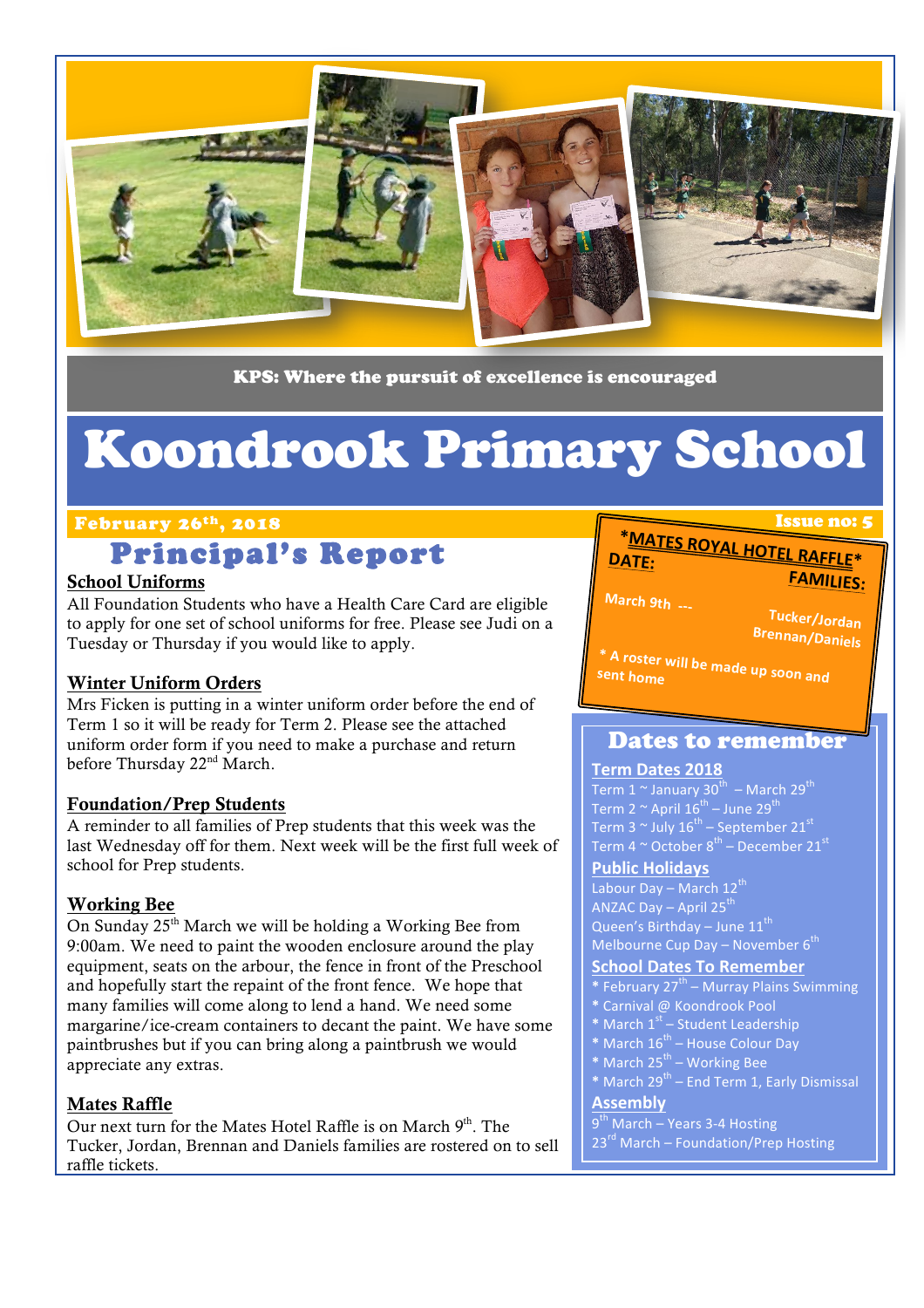#### Parent Teacher Interviews

Over two days this week (Wednesday and Thursday) we will be conducting parent teacher interviews. Times have been sent home. If you need to reschedule please see you class teacher.

#### Positive School Wide Behaviour Program

As part of the school's Annual Implementation Plan, Staff attended the first of 4 Professional Development days on a School Wide Positive Behaviour Program. We have come away from the PD with quite a deal of homework, but I believe there will be many positive outcomes for our school. Our first task is to revise our school values. During the parent teacher interviews we are going to ask parents to complete a survey as to the values that Koondrook Primary School should adopt and follow. We will also be seeking feedback from the students in Years 3-6.

#### School Nurse Visit

Kerrie McCosh, primary school nurse, will be visiting our school on March  $16<sup>th</sup>$  and  $19<sup>th</sup>$  this year. The purpose of this visit is to undertake health assessments and discuss health concerns that parents and/or teachers may have with their children/students.

Foundation Grade Health Assessments: All parents of Foundation grade children will be requested to complete a Health Questionnaire and return the form to the school before March  $15<sup>th</sup>$  2018. If you do not wish your child to be seen by the school nurse, please sign the non-consent section and return the form to the school.

Referrals (All Grades): Parents and/or teachers may refer children from any grade for assessments of vision, hearing, basic speech, physical abilities, medical conditions, behavioural and parenting issues. Please collect a referral form from the school office. Completed forms are to be handed into the school office prior to March  $15<sup>th</sup> 2018$ . Should parents wish to have an interview with the School Nurse, please indicate your request on the form.

Please note: You can talk to the school nurse at any time throughout the year. The school has her mobile phone number.

#### Parents Club Fundraising Committee

It's the start of a new year and the Parents Club would like to welcome anyone interested in helping out. Next Tuesday the  $6<sup>th</sup>$  of March, at 6pm, we will be meeting in the staff room to discuss fundraising activities for this year. All fundraising goes to helping your kids, whether it be in projects around the school (like the basketball court) or by subsidising the cost of excursions, it helps everyone. Also, kids love to see their family members involved at school in some way. So we would love to see some new faces come and get involved, as we all know, many hands make light work!

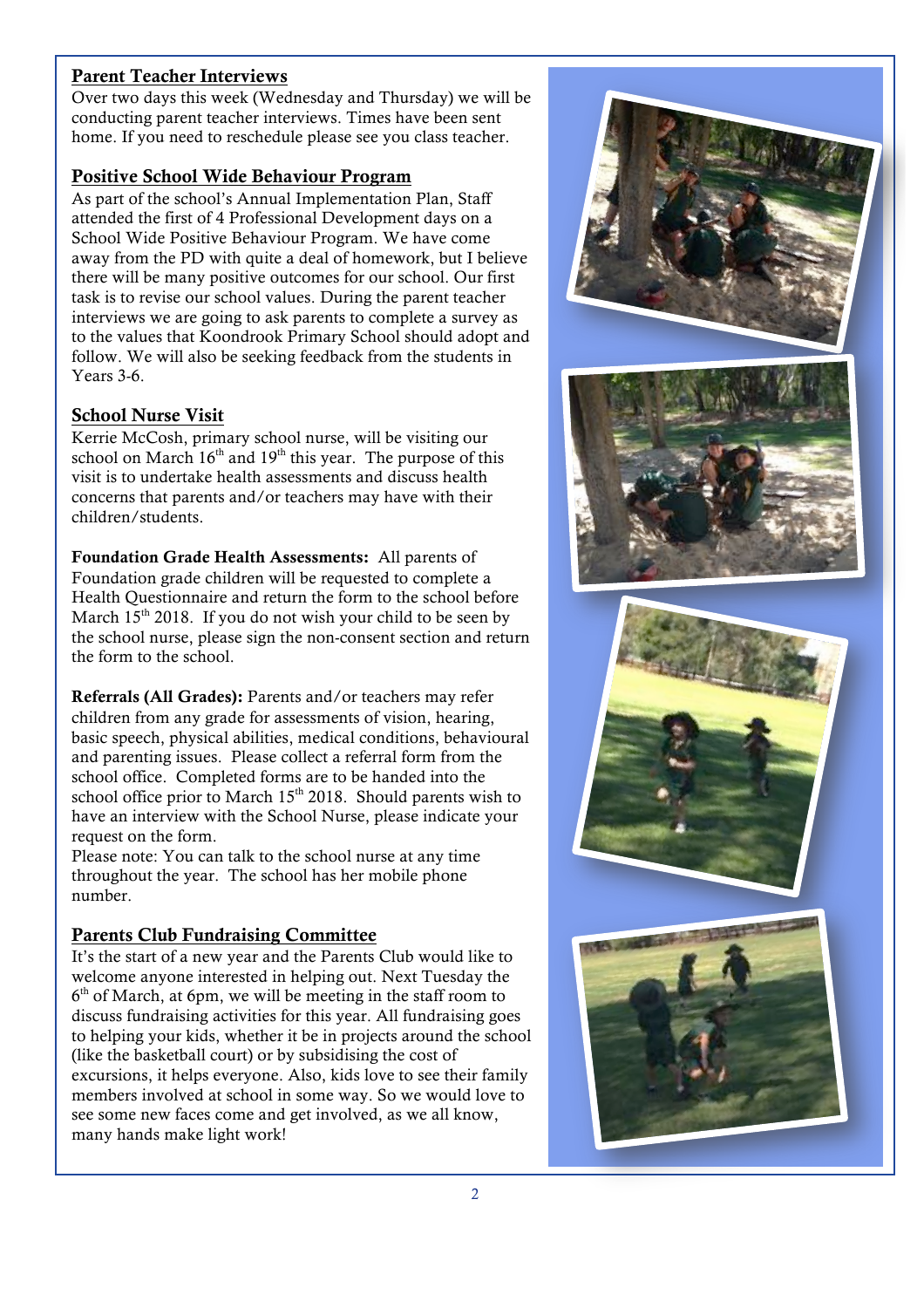#### **Are you interested in learning Martial Arts?**

## **Koondrook Karate**

Koondrook Cricket Clubrooms Every Wednesday from 7pm Cost - \$8.00 per session.

For enquiries, please contact:

Don Turvey 0427 308 877 Doug Prentice 0429 031 693



## **Week 5 – How to get your child ready to ride their bike to school on their own**

Children riding to school on their own is a big step and one that makes most parents feel a little anxious. How will I know if my child is ready? Things to consider are:

-their age and maturity -how well they know your local neighbourhood



**Example of information** 

-their riding/skating/scooting ability

-if they have friends on a similar route to and from school

-their road safety awareness (i.e. STOP, LOOK, LISTEN and THINK at road intersections)

Ride2School have developed some practical tips to help your child become more independent. Download a copy at: https://www.bicyclenetwork.com.au/rides-and-

events/ride2school/ by clicking on the parent portal and scrolling down to resources, or contact your school for a hard copy.

#### Murray Plains Cluster Swimming Sports

Tomorrow, Tuesday  $27<sup>th</sup>$  February, the Murray Plains Cluster Swimming Sports are being held at the Koondrook Pool. Students can only swim in either all lengths or, all widths or, all novelty events. We will be setting up at 7:30am and we would really appreciate any help. The program starts at 10:00am, children need to be there no later than 9:45am. There will be a bus leaving from the school. Children need to make sure they have their bathers, towel, t-shirt/rashie, sun screen, water, snacks and lunch. We will take their school hats.

The kiosk will also be open on the day. We will need parents to help with judging, please see Amanda if you are able to help out.

#### *Amanda Bradford*

#### Zone Swimming at Swan Hill

We have some swimmers up at Swan Hill today and some results were sent through. Maddison - Kerang District A, Yr 9/10 relay - 3rd Pyper - Kerang District A, Yr 11 relay - 3rd Well done girls.